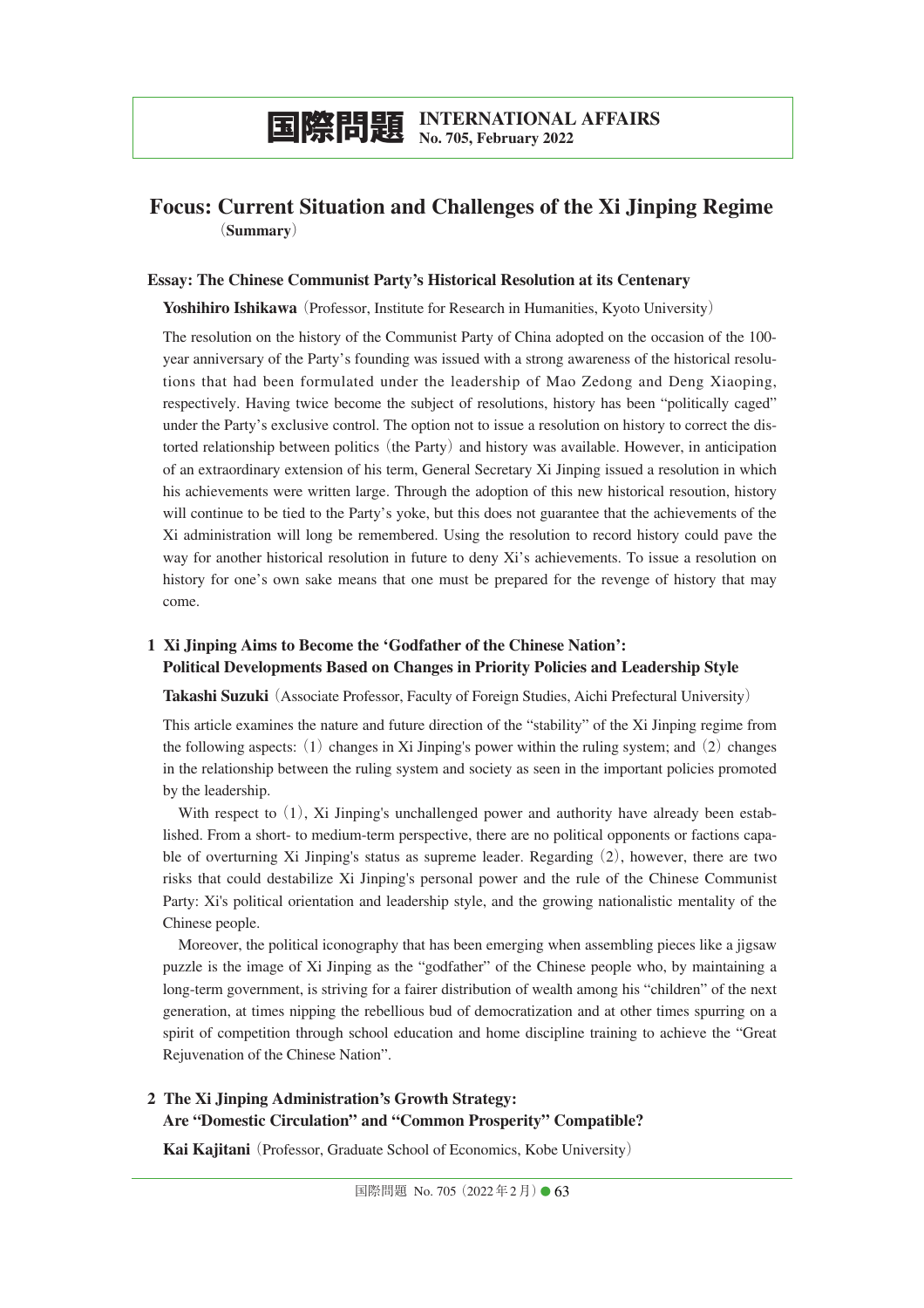This paper regards the "domestic circulation" that the Chinese government has been trying to advance to be continuation of its earlier "supply-side reforms" that encourage the mobilization of production elements and aim for growth patterns different from those under extensive growth, and positions China's innovation-driven industrial policy as a growth strategy to support this. On the other hand, concerns in promoting China's "domestic circulation" include the corporate sector's debt problems caused by excessive monetary easing in the process of recovering from the COVID-19 pandemic, growing financial insecurity among real estate companies, and the tightening of restrictions on platform companies in the name of "common prosperity," an idea brought up in the summer of 2021. Still, Beijing will almost certainly focus on improving supply-side efficiency as its growth strategy going forward. Under the slogan of "common prosperity," the Communist Party is trying to allay the resentment of the working class by hitting certain "celebrities" without improving the fundamental causes of economic disparities.

### **3 The Present State of the Belt and Road Initiative**

### **Shino Watanabe** (Professor, Faculty of Global Studies, Sophia University)

China's Belt and Road Initiative(BRI), proposed by Chinese President Xi Jinping in the fall of 2013, was originally conceived as a gigantic economic zone that would construct a Silk Road Economic Belt and a 21st Century Maritime Silk Road. However, the plan was not clearly defined at the outset as a national strategy. Over the past eight years, the BRI's layout has been completed and its details fleshed out as it has been flexibly adapted to the environment surrounding China and to China's diplomatic challenges. The COVID-19 pandemic has been forcing further changes to the BRI since the end of 2019. This article analyzes the discourse of Chinese leaders and official documents to clarify the history of the BRI. It will then demonstrate that the implementation of the BRI has been unfolding in the direction in which China tries to realize the "democratization of international relations" vis-a-vis its BRI partner countries as a way for reforming the global governance system, and that the focus in the future will be on constructing a Health Silk Road, a Green Silk Road, a Digital Silk Road, and Roads on Poverty Reduction.

#### **4 China as a Hegemonic Power over Advanced Technology**

**Atsushi Sunami**(President, Sasakawa Peace Foundation / Director of the SciREX center and the Executive Advisor to the President and adjunct professor at the National Graduate Institute for Policy Studies)

The Biden administration in the United States has launched a series of economic security policies that include reorganizing the semiconductor supply chain. In particular, the US Innovation and Competition Act was designed to enable the US to compete with China for supremacy over advanced technologies. The United States has expressed a clear sense of crisis over China's expanded presence in the international community as a "great power" that has enhanced its national power at a faster pace than expected. What has made China's rise a reality is the remarkable improvement in China's ability to innovate in science and technology.

Since the founding of the PRC, China has been steadily driving science and technology innovation and focusing on the development of core technologies by implementing stable policies from a long-term perspective under the strong leadership of national leaders. The country is currently aiming to realize President Xi Jinping's "Chinese Dream" of building a "independent innovative country" and becoming the world's leading science and technology powerhouse. "Made in China 2025," which aims to make China the world's top manufacturing power by the PRC's centennial anniversary in 2049, will be a driving force for new economic growth to realize the Chinese Dream. China is scrambling to build a civil-military fusion innovation system to survive the battle for supremacy